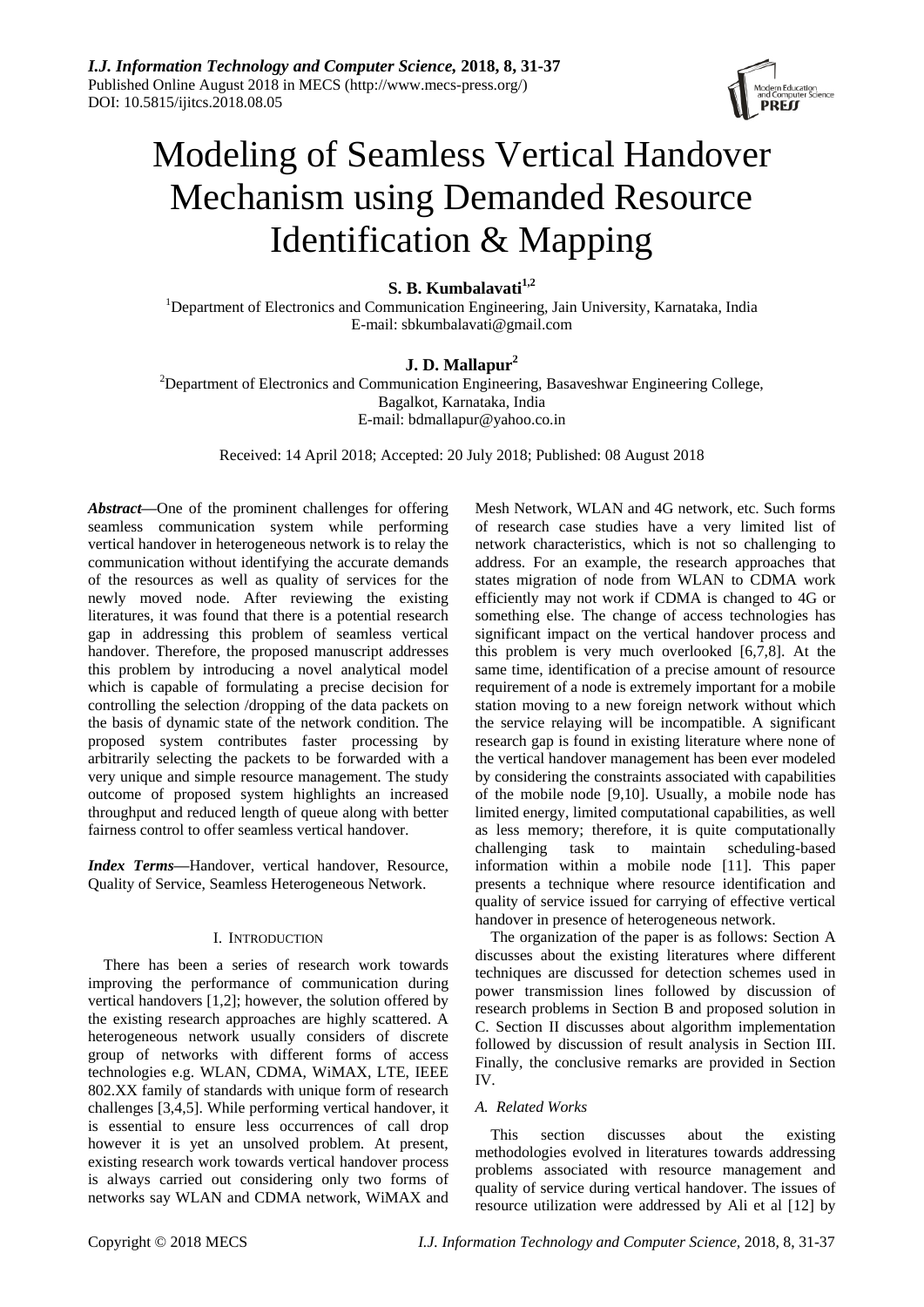developing a *cooperative model* of management of radio resources and vertical handover. Study considering resource management was carried out by Suga and Tafazolli [13] where the authors have used coding-based implementation scheme to confirm more precision decision towards vertical handover. Remnant resource scale is used as an indicator factor for formulating a method of vertical handover as seen in the work of Wang and Kao [14]. Improvement of query mechanism for resources during vertical handover was investigated by Zahran and Sreenan [15] considering architecture designed using broker-based scheme for addressing delay problems too. Adaptive approach for constructing an efficient vertical handover system was introduced by Guo and Li [16] on the basis of the cost function. Further study towards optimization was carried out by Liu et al. [17] which basically performs *selection of optimal network* for minimizing computational load using software defined network. Such form of network and its feasibility was also investigated by Nyugen-Duc and Kamioka [18] considering real-time testbed of personal area network. Vuchkovska and Jakomosi [19] have addressed the problems of delay during vertical handover considering the case study of specific networking technologies e.g. WLAN and WiMAX.

*Load balancing-based approach* was seen in the work of Gao et al. [20] for minimizing ping-pong effect on 4G networks. Similar approach was introduced by many authors e.g. Manfredi [21]; however, they misses considering vertical handover problems. Load-balancing scheme is also investigated by Rym and Afif [22] by considering mobilityfactors of the user for minimizing delay. Delay problem was also addressed by Yadollahi et al. [23], the approach is very similar to that of Gao et al.[20].Consideration of diverse criteria for performing the vertical handover was investigated by Mahardhika et al. [24] on the basis of traffic intensity. Such forms of traffic introduce higher number of delay which is also found less emphasized in existing system. Researchers e.g. Rajule and Ambudkar [25] have addressed this problem using Markov process where delay is considered to essential criteria for performing an effective vertical handover. Usage of *intelligence-based approach* was another frequently used technique to form efficient decision for vertical handover. The study carried out by Fachtali et al. [26] has used *ant colony optimization* for carrying out optimization. Adoption of *machine-learning based approach* was seen in the work of Kunarak [27] by addressing the problem associated with channel allocation. Similar adaptive-based approach was also found to be assisting modeling of vertical handover using *fuzzy logic system*. Usage of fuzzy logic was reported for assisting in effective handover in heterogeneous network as seen in work of Shanmugam [28] addressing some of the hypothetical factors of signals. Adoption of *bioinspired techniques* has been seen in the work of Tian et al. [29] to ensure adherence to the quality of service standard in presence of heterogeneous networks. A predictive approach for handover for assisting seamless communication by the mobile relay was discussed by Ali et al. [30] considering a case study of railways. The next section outlines the research problems.

#### *B. Research Problem*

The significant research problems are as follows:

- Existing research approaches doesn't emphasize on relaying the vertical handover service with respect to the dynamic demands in the foreign network for the newly moved mobile station.
- Memory management of the mobile station is highly overlooked when it comes to vertical handover in heterogeneous network.
- The existing decision for performing vertical handover involves too much complex steps and have narrowed coverage of access technologies
- There is a lack of emphasis of identification of precise channel capacity as well as quality of service parameters while performing vertical handovers.

Therefore, the problem statement of the proposed study can be stated as "*Developing a computational model for relaying vertical handover service by dynamically identifying the capabilities of the node in heterogeneous network is challenging one*." The next section discusses about proposed solution.

#### *C. Proposed Methodology*

The proposed research work is carried out considering analytical research methodology using simplified mathematical modeling. The adopted architecture of the proposed study has been highlighted in Fig.1. The research challenge that it addresses is:- when a new mobile station joins a new foreign network, it is absolutely not necessary that vertical handover will take place effectively. There are various intrinsic and extrinsic factors that will degrade the vertical handover performance especially if there are large numbers of heterogeneity in the network. The probable scenarios are i) network device in foreign network is of higher capacity and memory of node is less in such case it will encounter buffer overflow problem, ii) if the network device in foreign network is of lower capacity than it could possibly introduce delay and could also lead to bottleneck condition. This form of incompatibility between the network device and mobile station will not allow seamless vertical handover. The root cause of this problem is lack of identification of effective need of resources as well as ignorance of quality of service parameters. The proposed system addresses this problem by introducing a new actor called as extracting attribute which will be responsible for controlling the data to be forwarded by the network device.

Following are the steps of operation that are carried out in proposed system viz.

 The mobile station forwards a request *req* to the network device of foreign agent to have an accessibility for its resources that is originally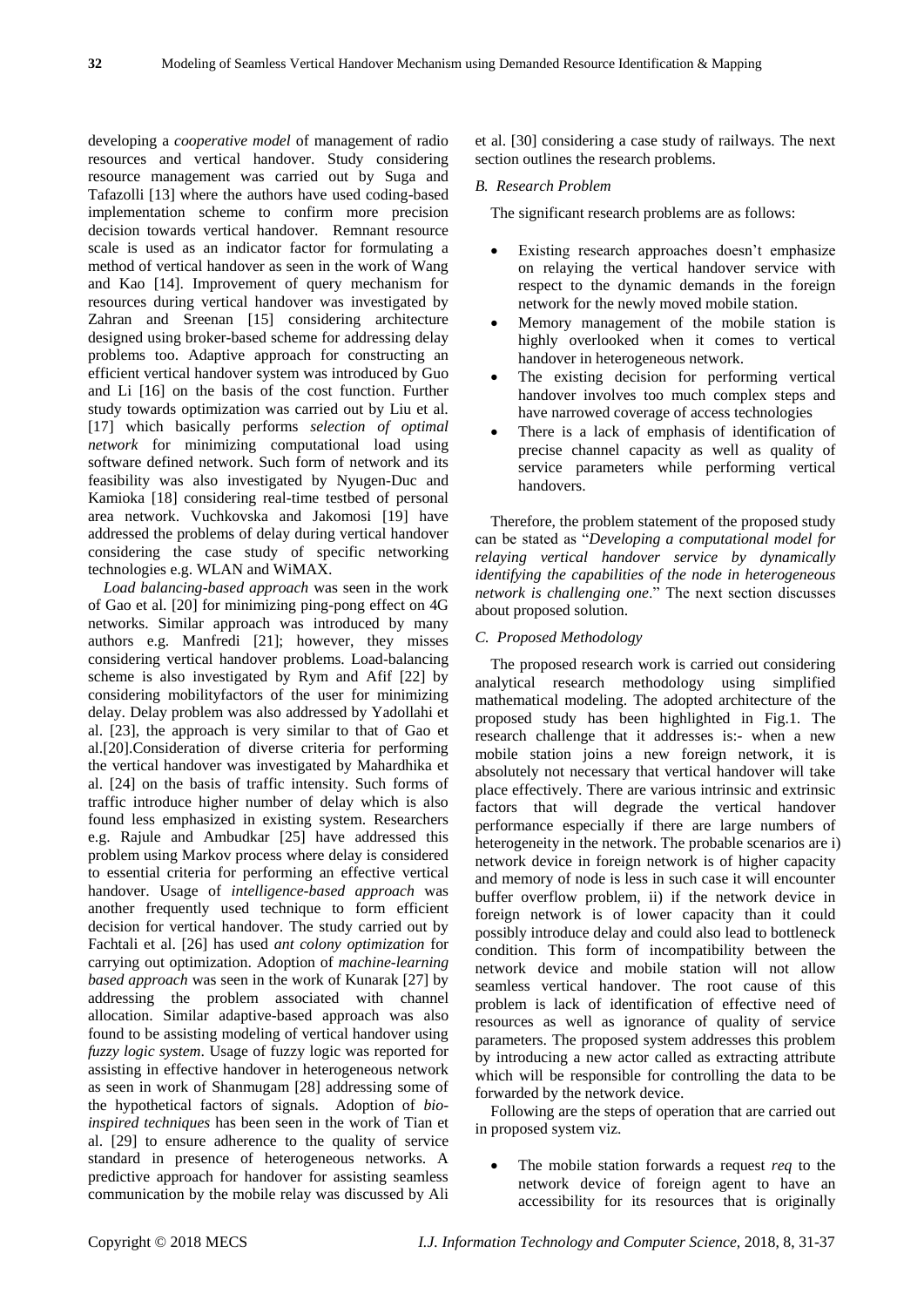retained in its home network. Apart from synching with base station of home network, the network device will perform some addition task, unlike conventional vertical handover.

- The network device will compute the difference forms of extraction attributes as well as saturation state of memory and maintain all this information in a master matrix (within its memory shared by other network devices too). This process allows the network to obtain dynamic information about the incoming traffic which assists in formulating a decision about taking necessary steps for serving the mobile station for its generated request.
- The next step will be to perform a comparison between the existing traffic conditions with the predefined condition of the state during vertical handover. This predefined condition is specific for different forms of the access technologies and therefore it offers highest frequency of updates while performing each event of vertical handover.
- The network device than computes the updated values of extraction attribute as well as saturation state of the memory, based on which, the network device will allocate discrete channel capacity to the requesting node. The construction of this logic was carried out using probability theory.



Fig.1. Proposed Architecture

Based on the response *res* of network device, the mobile station either drops the complete data or drops partial data or doesn't drop at all and forward the data to the network device which further forwards it to the destination node. The next section illustrates the algorithm that is constructed to achieve the above stated research methodology.

#### II. ALGORITHM IMPLEMENTATION

The core motive of this algorithm is to control the flow of data during vertical handover in presence of heterogeneous network. The prime idea is to extract different data packets from the memory (output) of the node followed by comparison with the incoming traffic network in order to streamline and balance the flow. The secondary motive of this algorithm design is to offer an efficient allocation of quality of service parameters in order to assists in optimal communication during the

vertical handover mechanism. This is a significant *novelty* feature that has never being attempted in literature. Hence, *extracting attribute* is one of the novel parameter that assists in measuring the capability of the node along in order to maintain nearly similar form of quality of service performance while performing vertical handover. The steps involved in this novel algorithm for computing extracting attribute are as follows:

## **Algorithm for Computing Extracting Attribute in Foreign Network**

**Input**: *ε* (Extraction Attribute), *p* (priority),  $S_p$  (Saturation State of memory)

**Output**: *εfinal*(Final Extraction Attribute)

- **Start**
- 1. *compute* ε, Pr(ε)
- 2. **For**  $i=0$ : data(p)
- 3.  $N_d \rightarrow eval(S_n)$  //actually Nd is router
- 4.  $\text{I}$ **f**S<sub>p</sub><S<sub>th</sub>
- 5.  $\varepsilon_{\text{final}}$  > 0
- 6. **Elseif**S<sub>min</sub><S<sub>p</sub>>S<sub>th</sub>
- 7.  $\epsilon_{\text{final}} = |\epsilon_{\text{-}} \epsilon_{\text{min}}|_{\text{max}}$
- 8. **Elseif**S<sub>min</sub><S<sub>p</sub><S<sub>max</sub>
- 9.  $\varepsilon_{final}$
- 10.  $E$ **lseif** $S_n > S_{max}$
- 11.  $\epsilon_{\text{final}} \rightarrow \epsilon + \theta$ .  $\epsilon_{\text{max}}$
- 12. **End**
- 13. **End**

In order to maintain better practicality in the proposed concept, we define *ε* (Extraction Attribute) as the cumulative cardinality of data that should be extracted from the memory allocated for outgoing traffic within a mobile node. The dominant *contribution* of this algorithm is that this computation of *ε* (Extraction Attribute) is carried out by exponential increasing step till the size of the queue is found to be maximum while it minimize to one step when the size of the queue is found to be minimal. Hence, it behaves in the form of opportunistic communication mechanism. The computation of *ε* (Extraction Attribute) is carried out by summing both integer part *i* and floating part *f* of *ε* (Extraction Attribute) (Line-1). The system then computes the probability *Pr* as follows,

$$
\Pr = \begin{cases} 1 - j & i \\ j & i + 1 \end{cases}
$$
 (1)

The above expression (1) will mean that probability *Pr* of extracting attribute will be (1-*j*) for extracting *i* number of data while probability  $Pr$  will be *j* for extracting  $(i+1)$ number of data (Line-1). The implementation of the study considers that there is presence of different forms of network devices *Nd* based on the different types of networks available during vertical handover. In this process, the root Nd will forward its neighborhood traffic statistics based on which the communicating node will have to drop its specific number of data (if required in

**End**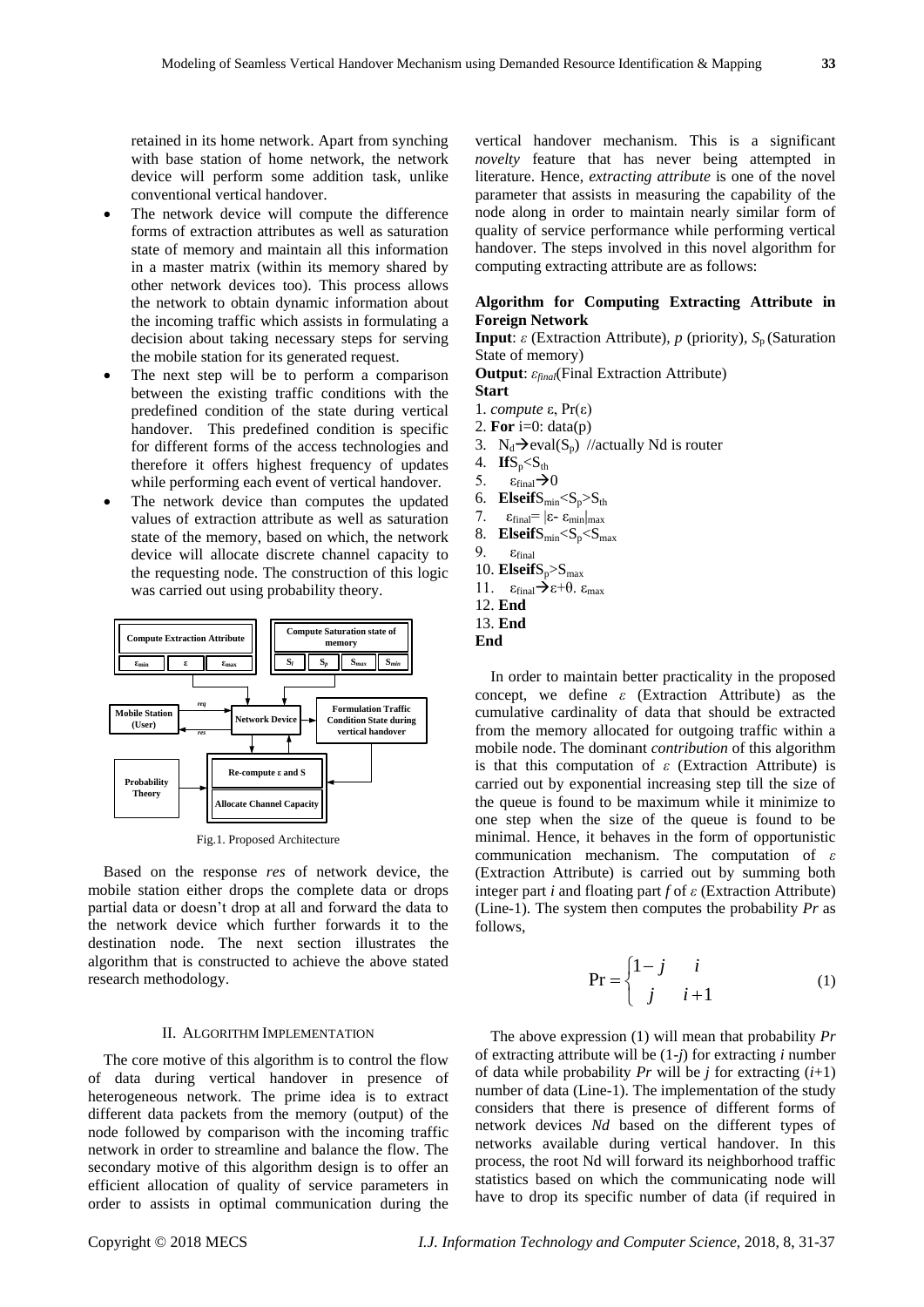case of bottleneck situation). Fig.2 highlights the mechanism of allocation of the extraction attribute *ε*  residing within the memory. The proposed algorithm also maintains a significance level *p* of the data represented as *data*(*p*) (Line-2). Once the incoming traffic arrives the network devices performs a preliminary check of the saturation state of the memory represented as  $S_p$  that is basically utilized for comparing the already defined cutoff value. In case the level of saturation state of the memory  $S_p$  is found less than the minimum cut-off value  $S<sub>th</sub>$ , it will mean that the amount of channel capacity is nearly similar to the both the network device as well as the requesting node in the new network during vertical network. Hence, in situation, there is no event of data to be dropped under such circumstances (Line-4) and the extraction attribute is made to be reconfigured as 0. It will mean that there is no requirement of extracting any data from the memory of the node in the foreign network. This is one of the preliminary conditions where the algorithm has to decide when not to drop the data.



Fig.2. Data Scheduling process in Proposed System

If the situation arise in such way that saturation state of the memory Sp is found to be numerically more than the minimum allotted value of S as well as it is also found equally to be higher than the cut-off value of saturation state S (Line-6), than the algorithm performs a simpler computation of the final extraction attribute  $\varepsilon_{final}$ . In such case, the extracting attribute could be possibly more and could lead to odd environment of vertical handover mechanism leading to bottleneck situation at some point of time. This possibility is avoided by minimizing the extraction attribute by subtracting the total value of extraction attribute ε with minimal value of extraction attribute  $\varepsilon_{\min}$ . The algorithm performs an evaluation of next condition where there is possibility of saturation state of the memory  $S_p$  to be less than higher value of it i.e. *S*max as well as it could be found more than the minimal value of saturation state of memory  $S_{\text{min}}$  (Line-8). In such condition, actual value of extraction attribute is not subjected to any form of alteration and is considered as the final value itself (Line-9). Finally, when the saturation state of memory  $S_p$  is found to be more than higher value of cut-off level (Line-10), the network device will have to undergo maximum load of the incoming traffic in order to balance the resource demands of the requestor node in foreign network. It does so by increasing the extraction attribute by summing up the extraction attribute with maximum extraction attribute (Line-11). A new variable  $\theta$  is used for representing

incremental operator and it is empirically expressed as,

$$
\theta = \frac{f(s)}{g(s)}\tag{2}
$$

In the above expression  $(2)$ , the two functions  $f(S)$  and  $g(s)$  represents  $(S_n-S_{max})$  and  $(S_{max}-S_{min})$  respectively. The algorithm will also consider that when the saturation state of the memory  $S_p$  is found to be more than the permissible bound  $S<sub>l</sub>$  than the incoming traffic with data will be subjected to be dropped with highest probability of 1. There are two process of extraction carried out in proposed system during vertical handover. In the first process, the data is chosen by the network device which mainly check the index of the traffic flow say  $\delta_1$  and when it flow is found to be similar corresponding ot the index of incoming packet  $\delta_2$  than the network device drops such network flow using the extraction attribute of ε. The next step is to check the level of significance in both the traffic flows. Considering a cut-off level of  $H_p$ , when the traffic situation during vertical handover shows that cardinality of data with significance level of *p* is found to be more than  $H_p$ , than the surplus data are extracted from the pipeline of communication and is instantly subjected to be dropped. This is required to perform allocation of precise channel capacity based on discrete level of significance value of data. Hence, the allocated channel capacity can be said to be equivalent to  $H_p$  and applying probability, the total possible value of  $H_p$ is always 1 from entire ranges of significance level. The empirical expression to represent this condition is,

$$
\sum_{p=1}^{p} H_p = 1
$$
 (3)

Therefore, a closer look into the present state of vertical handover process will show that the extraction attribute maximizes with increased momentum when the traffic flow meet a bottleneck condition while the process of extraction reduces upon reduction of bottleneck condition. This is an ideal condition of vertical handover in heterogeneous network where is higher probability of dynamic and bursty traffic situation. At the same time, it also significant saves overflow of memory. Hence, the proposed system shows a good capability to perform an effective resource management as well as retain better amount of quality of service performance. The next section discusses about the outcome obtained from the proposed study.

#### III. RESULT ANALYSIS

As the proposed system focuses on enhancing the performance of the vertical handover mechanism by efficiently identifying the exact amount of resource resourced dynamically in presence of heterogeneous network. The simulation is carried out in MATLAB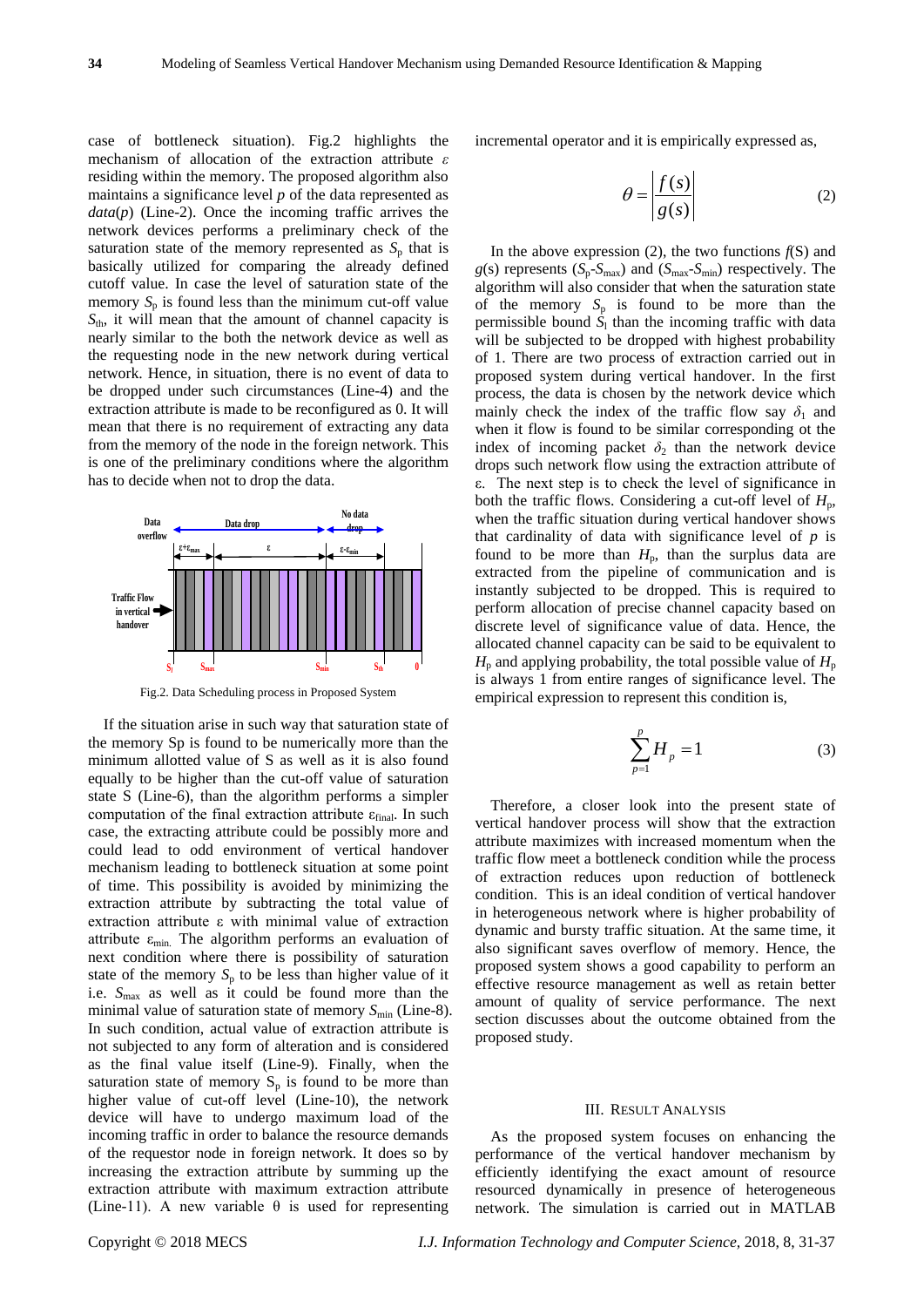considering mean size of data to be 1000 bytes with a memory limit of 450 packets. The performance parameters considered are throughput and queue length. The study also uses a new performance parameters called as Fairness Index F which is computed by summation of throughput divided by product of throughput and number of traffic flows. The study also considers performing a comparative outcome with the related work carried out by Mahardhika et al. [24] which uses multiple metrics in order to carry out vertical handover. The study is highly cited and bears common objective so it is considered for performing benchmarking with the existing system.



Fig.3. Comparative analysis of Throughput on three degrees of Significance



Fig.4. Comparative analysis of Throughput on four degrees of Significance

For an effective analysis, the degree of significance is considered as a weighing coefficient for representing the p significance while performing simulations. Considering the probability scale, it is found that proposed system offers increasing performance of the aggregate throughput with an increasing flow of the traffic in contrast to the existing MULMET system. Increase of degree of significance has been found to show increase of an aggregated throughput and the overall performance is quite uniform for increase of traffic flow. The performance of the MULMET is degraded compared to proposed PRoP because of highly inclusion of large number of conditional factors which are highly recursive in order with lesser updates. This results in minimization of throughput. Moreover, MULMET has consideration of only two forms of networks while proposed system offers inclusion of n-number of heterogeneous network. At the same time, the MULMET uses standard queuing model to offer better load balancing. Similar environment is considered in proposed analysis where the size of the queue is investigated as shown in Fig.5. The increasing trend of queue for MULMET is due to conventional usage of the propagation model which incorporates all the data in single queue system. On the other hand, proposed system ProP constructs its own queue length using new extraction attributes. This significant minimizes the dependencies of data piling up in queue resulting in significant control over the average queue length.





The final analysis of the proposed system uses a new performance parameter called as fairness index in order to understand the betterment in the throughput obtained from the proposed simulation study. Fig.6 shows that there is a declination of the fairness index with increasing traffic flow for both the system. The existing MULMET has the steep declination of the fairness index owing to inclusion of more recursive function while the proposed system offers an efficient allocation of quality of services (e.g. channel capacity) using probability theory. This phenomenon results in efficient sharing of the fairness of the throughput for all the wireless channels which is extremely required for a node to retain a good communication system under foreign network during vertical handover. The approximated computational time for proposed system is 0.6552 seconds while the existing system is 3.4491 seconds. Therefore, the proposed system offers computational efficiency along with resourceefficient communication performance.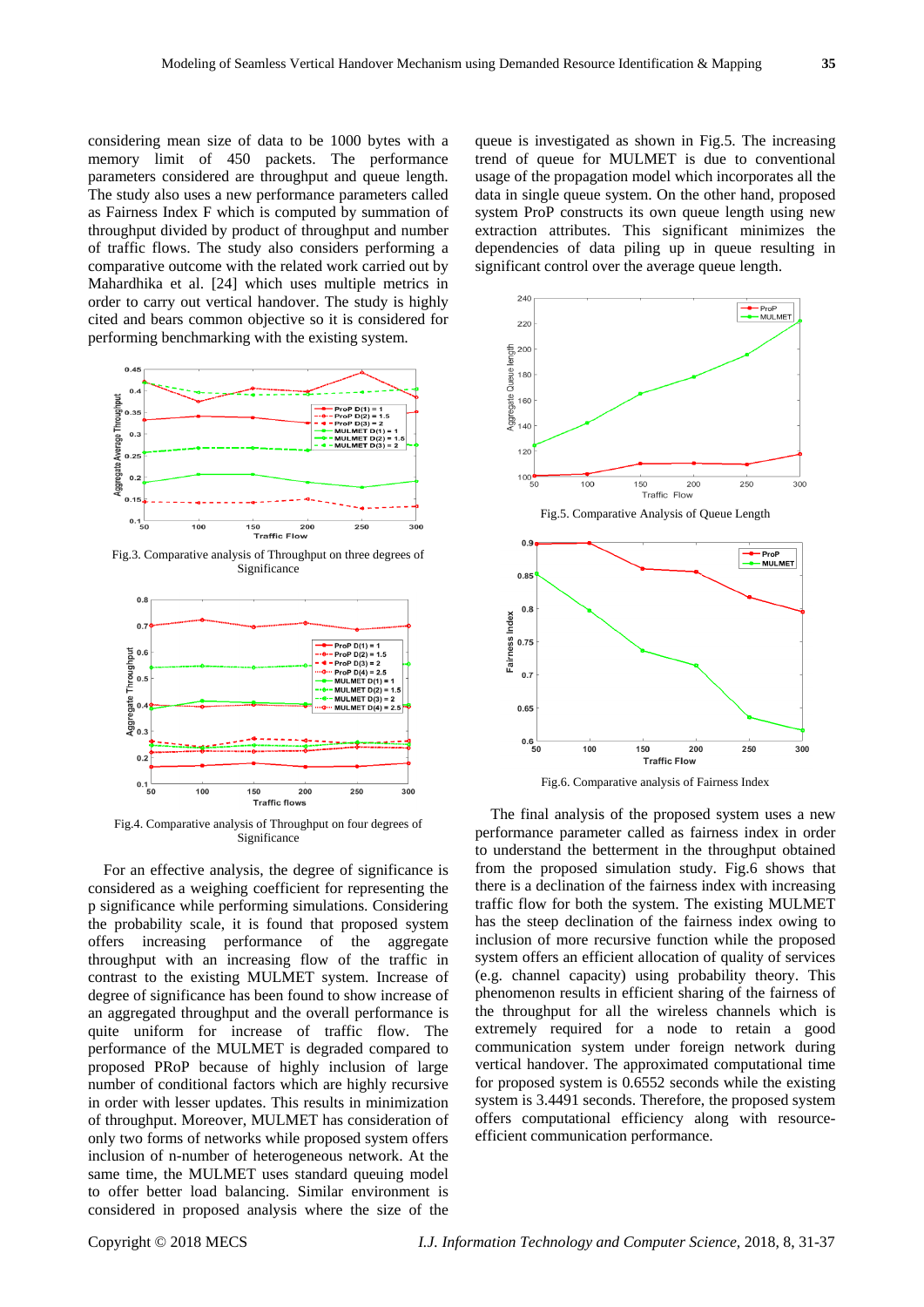#### IV. CONCLUSIONS

An efficient identification of the resource is essentially required when there is present for different number of wireless networks during vertical handover. The proposed system introduces a new module called as extraction attributes that single-handed built its own queue depending upon the present state of the dynamic traffic during vertical handover. Usage of probability theory assists to perform a measureable modeling to ensure better scalability of the developed framework by determining the highest possible performance of the network devices. The system also harnesses the potential of network devices which identifies the necessary amount of resource in order to successfully perform data transmission during the vertical handover mechanism. The study outcome also highlights better throughput, reduced length of queue, and good fairness as compared to existing system.

#### **REFERENCES**

- [1] Muntean, Gabriel-Miro, Wireless Multi-Access Environments and Quality of Service Provisioning: Solutions and Application: Solutions and Application, IGI Global, 2012
- [2] [S. Chen,](https://www.google.co.in/search?tbo=p&tbm=bks&q=inauthor:%22Shanzhi+Chen%22) [Y. Shi,](https://www.google.co.in/search?tbo=p&tbm=bks&q=inauthor:%22Yan+Shi%22) [B. Hu,](https://www.google.co.in/search?tbo=p&tbm=bks&q=inauthor:%22Bo+Hu%22) [Ming Ai,](https://www.google.co.in/search?tbo=p&tbm=bks&q=inauthor:%22Ming+Ai%22) Mobility Management: Principle, Technology and Applications, Springer,2016
- [3] [Dharma P. Agrawal,](https://www.google.co.in/search?tbo=p&tbm=bks&q=inauthor:%22Dharma+P.+Agrawal%22) [Qing-An Zeng,](https://www.google.co.in/search?tbo=p&tbm=bks&q=inauthor:%22Qing-An+Zeng%22) Introduction to Wireless and Mobile Systems, Cengage Learning, 2015
- [4] [J. L. Burbank,](https://www.google.co.in/search?tbo=p&tbm=bks&q=inauthor:%22Jack+L.+Burbank%22) [Julia Andrusenko,](https://www.google.co.in/search?tbo=p&tbm=bks&q=inauthor:%22Julia+Andrusenko%22) [Jared S. Everett,](https://www.google.co.in/search?tbo=p&tbm=bks&q=inauthor:%22Jared+S.+Everett%22) [William](https://www.google.co.in/search?tbo=p&tbm=bks&q=inauthor:%22William+T.M.+Kasch%22)  [T.M. Kasch,](https://www.google.co.in/search?tbo=p&tbm=bks&q=inauthor:%22William+T.M.+Kasch%22) Wireless Networking: Understanding Internetworking Challenges, John Wiley & Sons, 2013
- [5] [S. G. Glisic,](https://www.google.co.in/search?tbo=p&tbm=bks&q=inauthor:%22Savo+G.+Glisic%22) Advanced Wireless Networks: Technology and Business Models, John Wiley & Sons, 2016
- [6] B. U. Kazi and G. Wainer, "Handover enhancement for LTE-Advanced and beyond heterogeneous cellular networks," *2017 International Symposium on Performance Evaluation of Computer and Telecommunication Systems (SPECTS)*, Seattle, WA, 2017, pp. 1-8.
- [7] M. V. Nandkishor and S. Rajashree, "Packet Loss in Handover for Host Based Mobility Management Protocols," *2014 Fourth International Conference on Communication Systems and Network Technologies*, Bhopal, 2014, pp. 239-243.
- [8] W. Wiharti, I. L. Rimra, Efrizon and I. Novid, "A comparative analysis and survey of handoff for VoIP applications in mobile IPv6 protocols," *2015 2nd International Conference on Information Technology, Computer, and Electrical Engineering (ICITACEE)*, Semarang, 2015, pp. 464-468
- [9] T. Janevski and K. Jakimoski, "Mobility sensitive algorithm for vertical handovers from WiMAX to WLAN," *2012 20th Telecommunications Forum (TELFOR)*, Belgrade, 2012, pp. 91-94.
- [10] L. A. Magagula and S. V. Dlamini, "Enhancement to seamless vertical handover in a micro-mobility domain," *2013 21st International Conference on Software, Telecommunications and Computer Networks - (SoftCOM 2013)*, Primosten, 2013, pp. 1-5
- [11] I. Demydov, M. Seliuchenko, M. Beshley and M. Brych, "Mobility management and vertical handover decision in an always best connected heterogeneous network," *The Experience of Designing and Application of CAD Systems in Microelectronics*, Lviv, 2015, pp. 103-105
- [12] K. B. Ali, F. Zarai, M. S. Obaidat and L. Kamoun,

"Enhanced MIH Architecture-Aware Radio Resource Management Approach in NGWNs," *2015 IEEE International Conference on Data Science and Data Intensive Systems*, Sydney, NSW, 2015, pp. 611-616.

- [13] J. Suga and R. Tafazolli, "Joint Resource Management with Reinforcement Learning in Heterogeneous Networks," *2013 IEEE 78th Vehicular Technology Conference (VTC Fall)*, Las Vegas, NV, 2013, pp. 1-5.
- [14] H. L. Wang and S. J. Kao, "A vertical handover scheme from WMAN to WLAN by taking into account the maximum available resource," *2011 6th International Conference on Computer Science & Education (ICCSE)*, Singapore, 2011, pp. 1373-1378.
- [15] A. H. Zahran and C. J. Sreenan, "Extended Handover Keying and Modified IEEE 802.21 Resource Query Approach for Improving Vertical Handoff Performance, *2011 4th IFIP International Conference on New Technologies, Mobility and Security*, Paris, 2011, pp. 1-7.
- [16] Danni Guo and Xiaobin Li, "An adaptive vertical handover algorithm based on the analytic hierarchy process for heterogeneous networks," *2015 12th International Conference on Fuzzy Systems and Knowledge Discovery (FSKD)*, Zhangjiajie, 2015, pp. 2059-2064
- [17] F. Liu, X. Li and G. Xu, "A MIH and SDN based framework for optimizing vertical handover performance," *2016 International Conference on Progress in Informatics and Computing (PIC)*, Shanghai, 2016, pp. 555-560.
- [18] T. Nguyen-Duc and E. Kamioka, "Feasibility of SDNbased vertical handover between bluetooth and Wi-Fi," *2015 International Conference on Communications, Management and Telecommunications (ComManTel)*, DaNang, 2015, pp. 24-29.
- [19] L. Vuchkovska and K. Jakimoski, "Improvements in the quality of service during vertical handovers between WiMAX and WLAN," *2017 25th Telecommunication Forum (TELFOR)*, Belgrade, 2017, pp. 1-4.
- [20] Z. Gao, C. Chen, Y. Li, B. Wen, L. Huang and Y. Zhao, "A mobility load balancing algorithm based on handover optimization in LTE network," *2015 10th International Conference on Computer Science & Education (ICCSE)*, Cambridge, 2015, pp. 611-614.
- [21] S. Manfredi, "Cooperative load balancing algorithm in multiple bottleneck networks," *2013 XXIV International Conference on Information, Communication and Automation Technologies (ICAT)*, Sarajevo, 2013, pp. 1-8.
- [22] B. H. Rym and M. Afif, "Load balancing policy for vertical handover between 3G/WiMAX," *2011 4th Joint IFIP Wireless and Mobile Networking Conference (WMNC 2011)*, Toulouse, 2011, pp. 1-6.
- [23] M. Yadollahi, V. T. Vakili, M. Ghaseminajm and A. Jafarian, "Reducing processing delay and ping pong impact of multi attribute decision making handover for heterogeneous wireless networks," *2015 12th International Conference on Telecommunication in Modern Satellite, Cable and Broadcasting Services (TELSIKS)*, Nis, 2015, pp. 365-368.
- [24] GitaMahardhika, Mahamod Ismail, and RosdiadeeNordin, "Vertical Handover Decision Algorithm Using Multicriteria Metrics in Heterogeneous Wireless Network", Hindawi Publishing Corporation, 2015
- [25] N. Bagdure and B. Ambudkar, "Reducing Delay during Vertical Handover," *2015 International Conference on Computing Communication Control and Automation*, Pune, 2015, pp. 200-204.
- [26] Imad El Fachtali,1Rachid Saadane,2 andMohammedElKoutbi, "Vertical Handover Decision Algorithm Using Ants' Colonies for 4G Heterogeneous